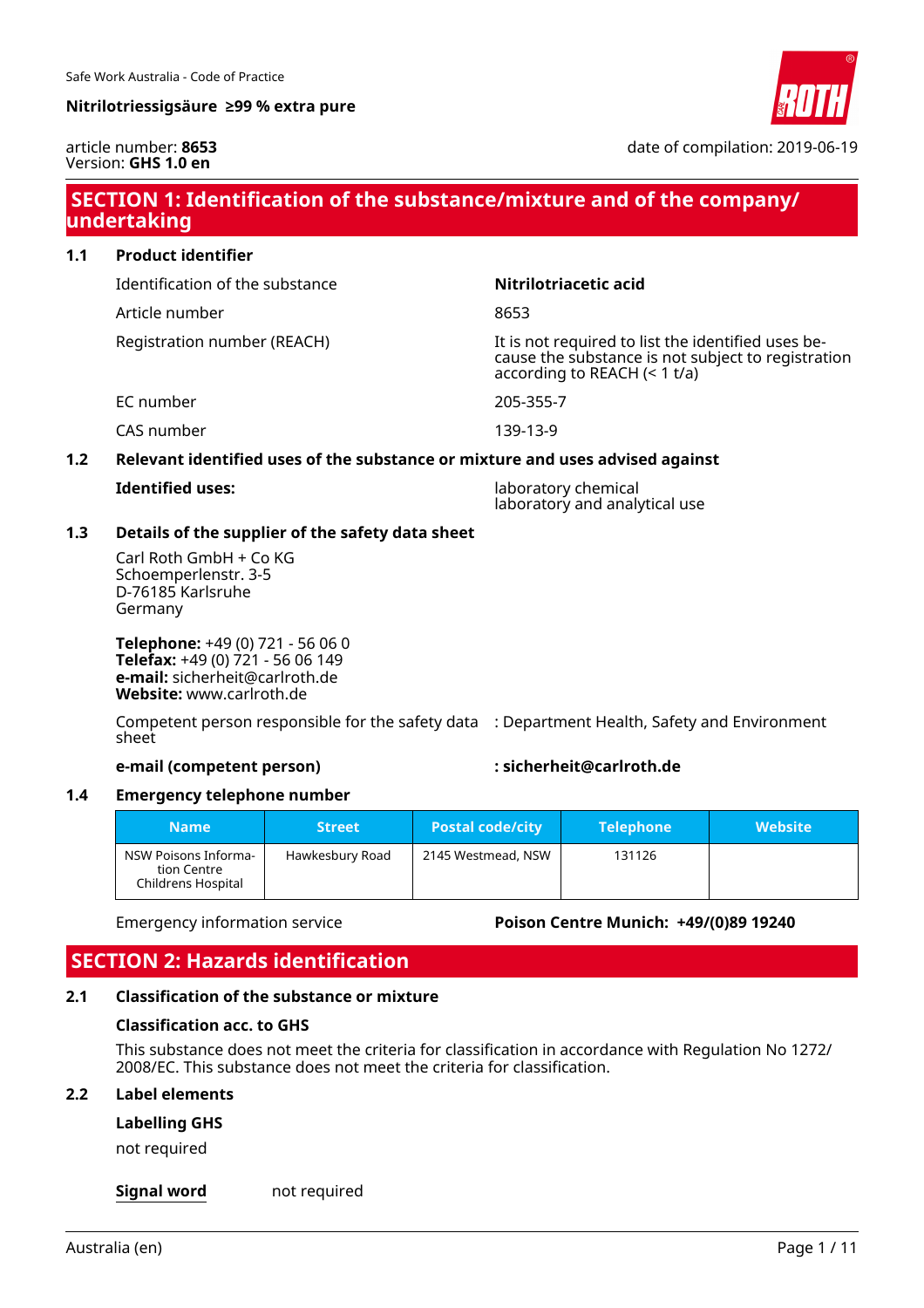article number: **8653**

#### **2.3 Other hazards**

There is no additional information.

# **SECTION 3: Composition/information on ingredients**

**3.1 Substances** Name of substance Nitrilotriacetic acid EC number 205-355-7 CAS number 139-13-9 Molecular formula  $C_{\alpha}H_{\alpha}NO_{\alpha}$ Molar mass 191.1  $9/_{mol}$ 

# **SECTION 4: First aid measures**

#### **4.1 Description of first aid measures**



#### **General notes**

Take off contaminated clothing.

#### **Following inhalation**

Provide fresh air. In all cases of doubt, or when symptoms persist, seek medical advice.

#### **Following skin contact**

Rinse skin with water/shower. In all cases of doubt, or when symptoms persist, seek medical advice.

#### **Following eye contact**

Rinse cautiously with water for several minutes. In all cases of doubt, or when symptoms persist, seek medical advice.

#### **Following ingestion**

Rinse mouth. Call a doctor if you feel unwell.

# **4.2 Most important symptoms and effects, both acute and delayed**

Symptoms and effects are not known to date

# **4.3 Indication of any immediate medical attention and special treatment needed**

none

# **SECTION 5: Firefighting measures**

**5.1 Extinguishing media**



#### **Suitable extinguishing media**

Co-ordinate fire-fighting measures to the fire surroundings water spray, foam, dry extinguishing powder, carbon dioxide (CO2)

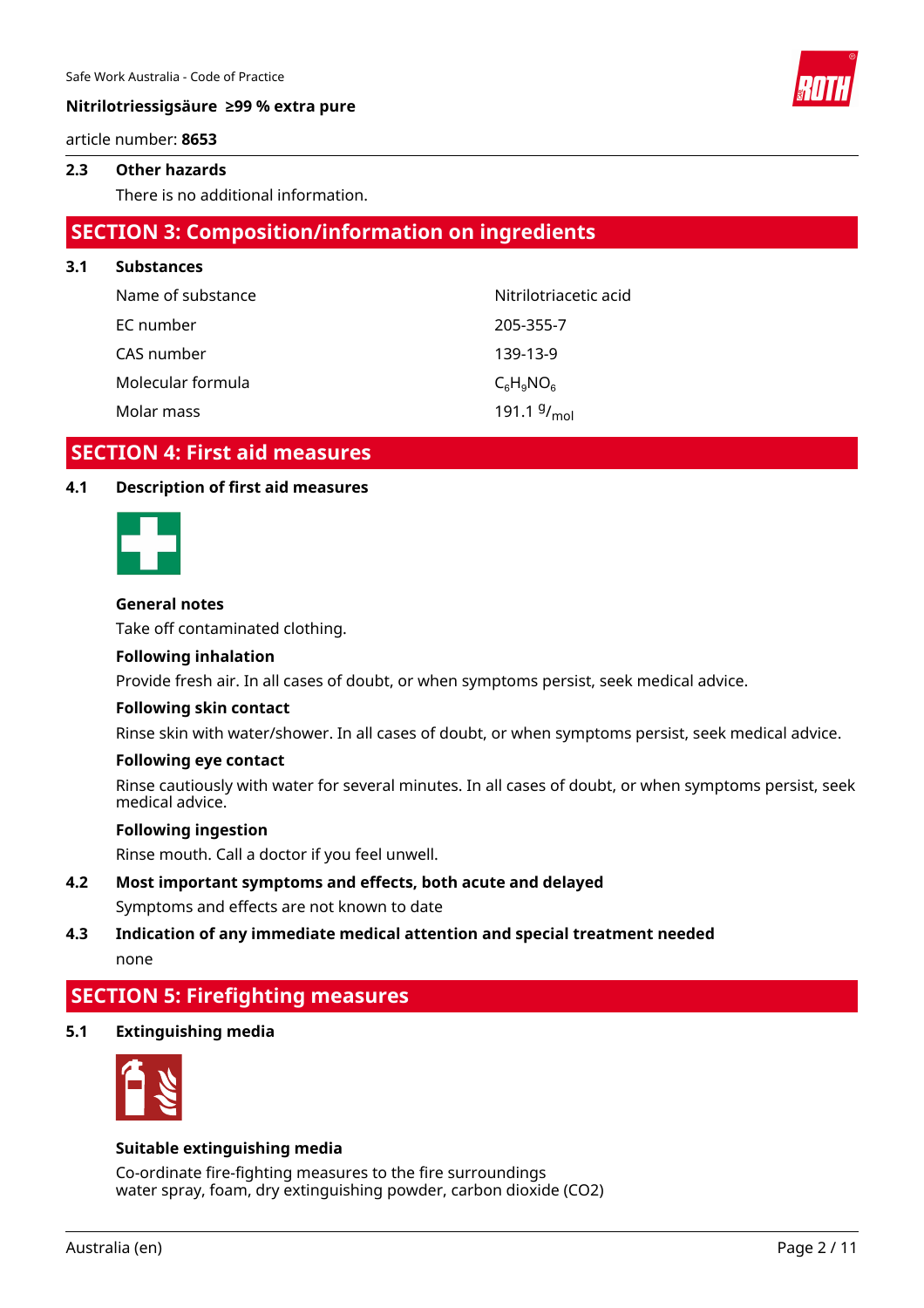

#### article number: **8653**

#### **Unsuitable extinguishing media**

water jet

#### **5.2 Special hazards arising from the substance or mixture**

Combustible.

#### **Hazardous combustion products**

In case of fire may be liberated: nitrogen oxides (NOx), carbon monoxide (CO), carbon dioxide (CO2)

#### **5.3 Advice for firefighters**

Fight fire with normal precautions from a reasonable distance. Wear self-contained breathing apparatus.

## **SECTION 6: Accidental release measures**

#### **6.1 Personal precautions, protective equipment and emergency procedures**



### **For non-emergency personnel**

Control of dust.

#### **6.2 Environmental precautions**

Keep away from drains, surface and ground water.

#### **6.3 Methods and material for containment and cleaning up**

### **Advices on how to contain a spill**

Covering of drains.

#### **Advices on how to clean up a spill**

Take up mechanically.

#### **Other information relating to spills and releases**

Place in appropriate containers for disposal.

#### **6.4 Reference to other sections**

Hazardous combustion products: see section 5. Personal protective equipment: see section 8. Incompatible materials: see section 10. Disposal considerations: see section 13.

# **SECTION 7: Handling and storage**

#### **7.1 Precautions for safe handling**

Provision of sufficient ventilation.

**Advice on general occupational hygiene**

Keep away from food, drink and animal feedingstuffs.

#### **7.2 Conditions for safe storage, including any incompatibilities**

Keep container tightly closed.

#### **Incompatible substances or mixtures**

Observe hints for combined storage.

#### **Consideration of other advice**

**• Ventilation requirements**

Use local and general ventilation.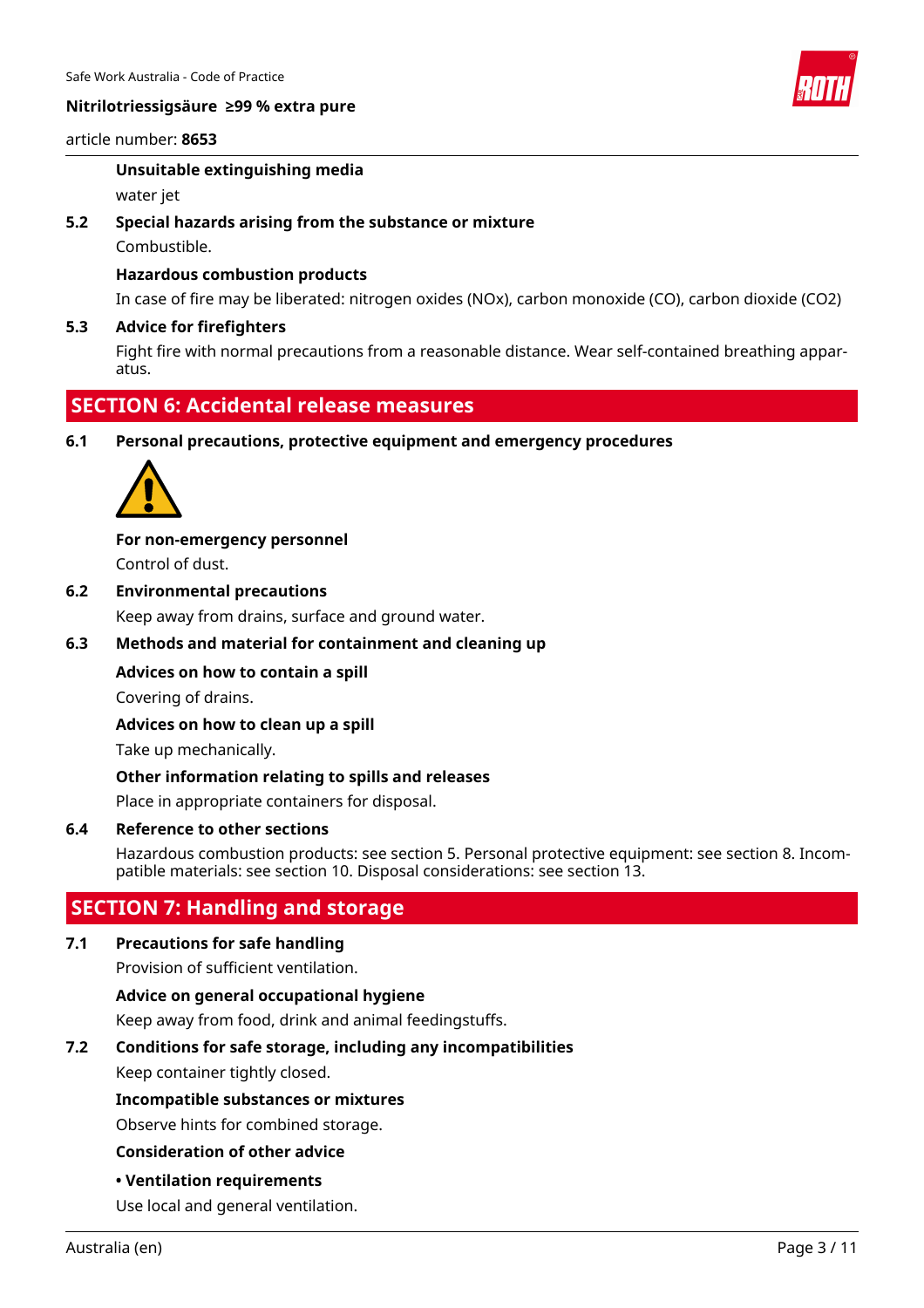

#### article number: **8653**

#### **7.3 Specific end use(s)**

No information available.

# **SECTION 8: Exposure controls/personal protection**

#### **8.1 Control parameters**

#### **National limit values**

#### **Occupational exposure limit values (Workplace Exposure Limits)**

Data are not available.

#### **Relevant DNELs/DMELs/PNECs and other threshold levels**

#### **• human health values**

| <b>Endpoint</b> | <b>Threshold</b><br><b>level</b> | <b>Protection goal,</b><br>route of exposure | Used in           | <b>Exposure time</b>       |
|-----------------|----------------------------------|----------------------------------------------|-------------------|----------------------------|
| <b>DNEL</b>     | $29 \text{ mg/m}^3$              | human, inhalatory                            | worker (industry) | chronic - local effects    |
| <b>DNEL</b>     | $29 \text{ mg/m}^3$              | human, inhalatory                            | worker (industry) | acute - local effects      |
| <b>DNEL</b>     | $3.7 \text{ mg/m}^3$             | human, inhalatory                            | worker (industry) | chronic - systemic effects |
| <b>DNFI</b>     | 11.2 mg/m <sup>3</sup>           | human, inhalatory                            | worker (industry) | acute - systemic effects   |
| <b>DNEL</b>     | 169.6 mg/kg<br>bw/day            | human, dermal                                | worker (industry) | chronic - systemic effects |

#### **• environmental values**

| <b>Endpoint</b> | <b>Threshold level</b> | <b>Environmental compartment</b> | <b>Exposure time</b>         |
|-----------------|------------------------|----------------------------------|------------------------------|
| <b>PNEC</b>     | $0.93 \text{ mg}$ /    | freshwater                       | short-term (single instance) |
| <b>PNEC</b>     | $0.093 \frac{mg}{l}$   | marine water                     | short-term (single instance) |
| <b>PNEC</b>     | 400 $mg/1$             | sewage treatment plant (STP)     | short-term (single instance) |
| <b>PNEC</b>     | 5.77 $mgr_{ka}$        | freshwater sediment              | short-term (single instance) |
| <b>PNEC</b>     | 0.577 $mg/kq$          | marine sediment                  | short-term (single instance) |
| <b>PNEC</b>     | 0.606 $mg/k_{0}$       | soil                             | short-term (single instance) |

#### **8.2 Exposure controls**

#### **Individual protection measures (personal protective equipment)**

**Eye/face protection**



Use safety goggle with side protection.

**Skin protection**



#### **• hand protection**

Wear suitable gloves. Chemical protection gloves are suitable, which are tested according to EN 374.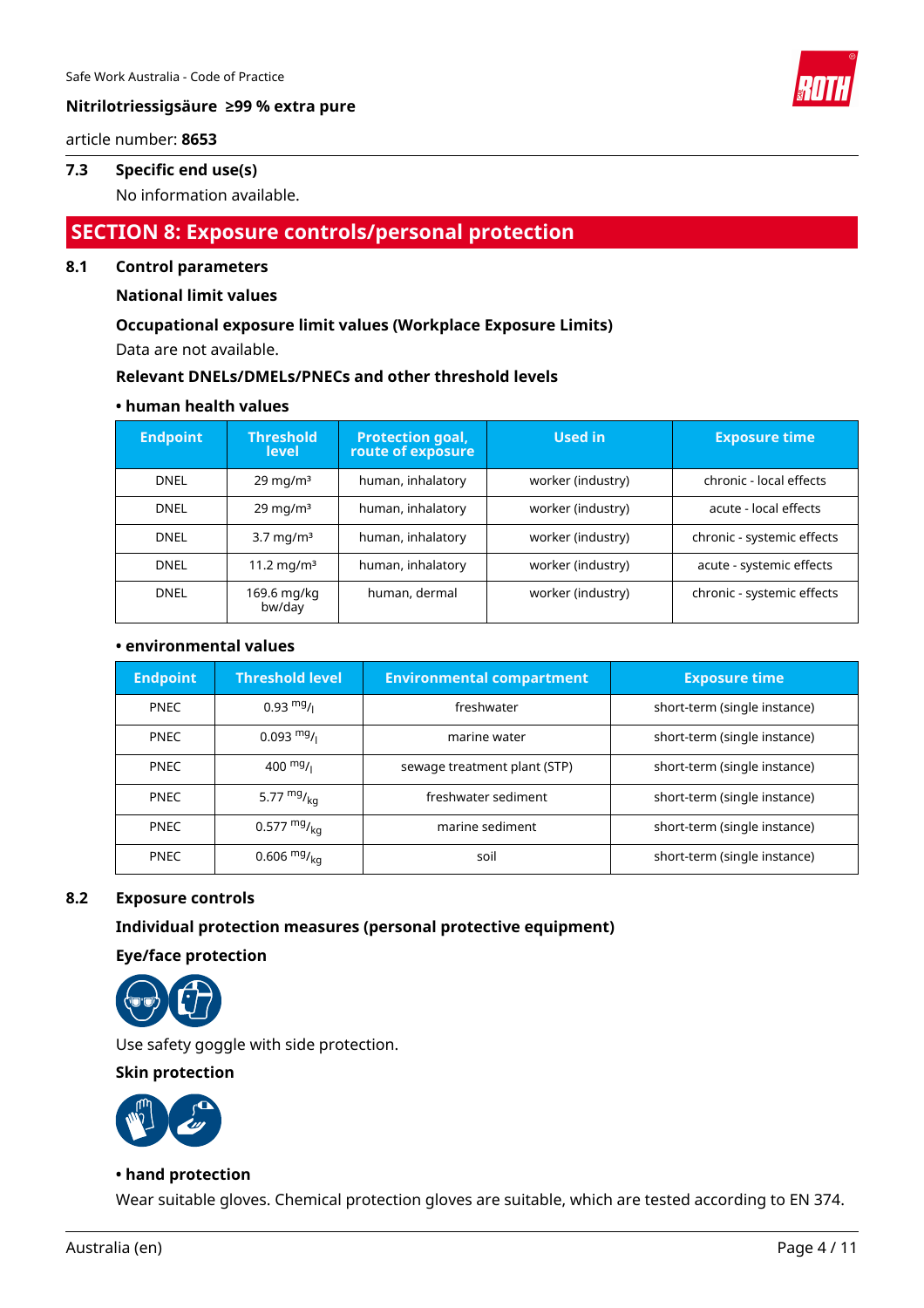

#### article number: **8653**

#### **• type of material**

NBR (Nitrile rubber)

#### **• material thickness**

>0,11 mm

#### **• breakthrough times of the glove material**

>480 minutes (permeation: level 6)

#### **• other protection measures**

Take recovery periods for skin regeneration. Preventive skin protection (barrier creams/ointments) is recommended.

#### **Respiratory protection**



Respiratory protection necessary at: Dust formation. Particulate filter device (EN 143). P1 (filters at least 80 % of airborne particles, colour code: White).

#### **Environmental exposure controls**

Keep away from drains, surface and ground water.

# **SECTION 9: Physical and chemical properties**

#### **9.1 Information on basic physical and chemical properties**

| <b>Appearance</b>                       |                                     |
|-----------------------------------------|-------------------------------------|
| Physical state                          | solid (powder)                      |
| Colour                                  | white                               |
| Odour                                   | odourless                           |
| Odour threshold                         | No data available                   |
| Other physical and chemical parameters  |                                     |
| pH (value)                              | 1.7 – 2.7 (water: 10 $9/$ , 23 °C)  |
| Melting point/freezing point            | 242 °C                              |
| Initial boiling point and boiling range | 160 °C at 1,013 hPa                 |
| Flash point                             | 100 °C at 1,013 hPa                 |
| Evaporation rate                        | no data available                   |
| Flammability (solid, gas)               | These information are not available |
| <b>Explosive limits</b>                 |                                     |
| · lower explosion limit (LEL)           | this information is not available   |
| • upper explosion limit (UEL)           | this information is not available   |
| Explosion limits of dust clouds         | these information are not available |
| Vapour pressure                         | <0 hPa at 20 °C                     |
| Density                                 | 1.67 $9/_{cm^3}$                    |
| Vapour density                          | This information is not available.  |
| <b>Bulk density</b>                     | 350 kg/ <sub>m<sup>3</sup></sub>    |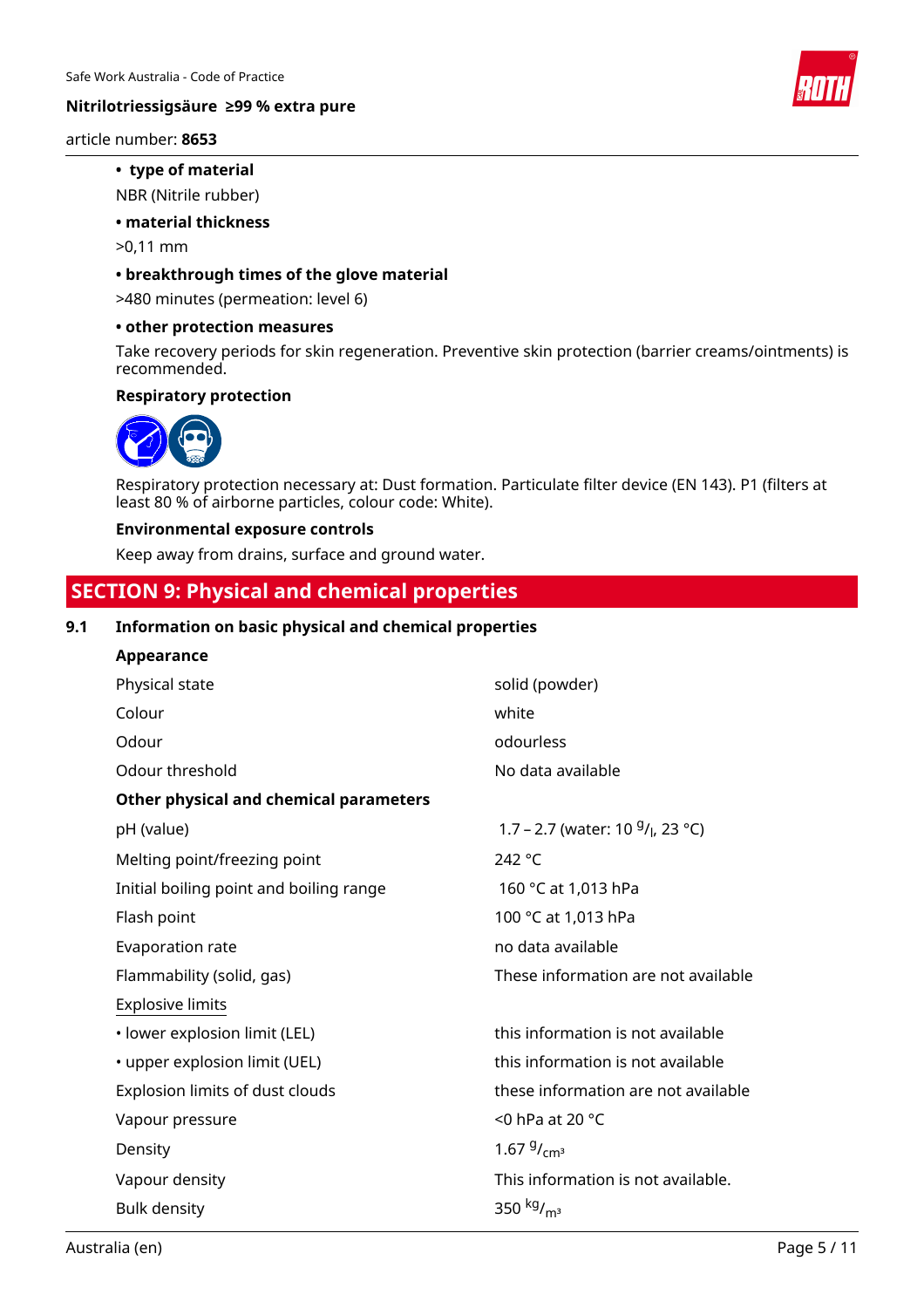#### article number: **8653**



|     | Relative density                    | Information on this property is not available.    |
|-----|-------------------------------------|---------------------------------------------------|
|     | Solubility(ies)                     |                                                   |
|     | Water solubility                    | 1.28 $9/1$ at 22.5 °C                             |
|     | Partition coefficient               |                                                   |
|     | n-octanol/water (log KOW)           | $-3.81$ (25 °C) (ECHA)                            |
|     | Soil organic carbon/water (log KOC) | 1.42 (ECHA)                                       |
|     | Auto-ignition temperature           | 255 °C at 1,013 hPa - ECHA<br>>400 °C at 1,013 Pa |
|     | Decomposition temperature           | no data available                                 |
|     | Viscosity                           | not relevant (solid matter)                       |
|     | • kinematic viscosity               | $0.509$ mm <sup>2</sup> / <sub>s</sub>            |
|     | • dynamic viscosity                 | 0.85 mPa s at 20 $^{\circ}$ C                     |
|     | Explosive properties                | Shall not be classified as explosive              |
|     | Oxidising properties                | none                                              |
| 9.2 | <b>Other information</b>            |                                                   |
|     | Surface tension                     | 50.6 $\rm{mN}_{/m}$ (20 °C)                       |

# **SECTION 10: Stability and reactivity**

#### **10.1 Reactivity**

The product in the delivered form is not dust explosion capable; the enrichment of fine dust however leads to the danger of dust explosion.

#### **10.2 Chemical stability**

The material is stable under normal ambient and anticipated storage and handling conditions of temperature and pressure.

#### **10.3 Possibility of hazardous reactions**

Violent reaction with: Strong oxidiser, Strong alkali

#### **10.4 Conditions to avoid**

There are no specific conditions known which have to be avoided.

#### **10.5 Incompatible materials**

There is no additional information.

#### **10.6 Hazardous decomposition products**

Hazardous combustion products: see section 5.

# **SECTION 11: Toxicological information**

#### **11.1 Information on toxicological effects**

#### **Acute toxicity**

Shall not be classified as acutely toxic.

| <b>Exposure route</b> | <b>Endpoint</b> | Value                      | <b>Species</b> | 'Source |
|-----------------------|-----------------|----------------------------|----------------|---------|
| oral                  | LD50            | $>6,400$ mg/ <sub>kg</sub> | rat            | ECHA    |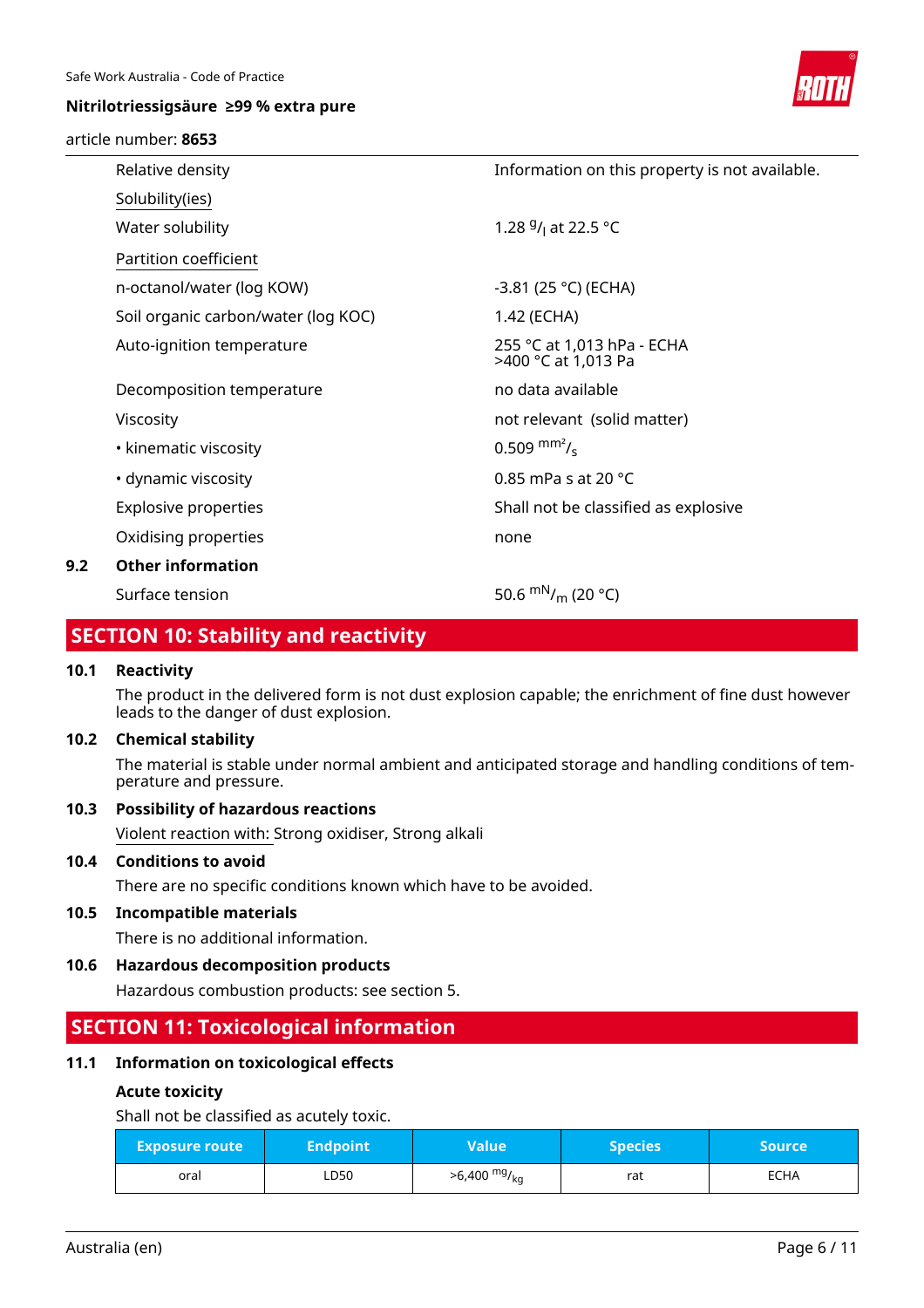

#### article number: **8653**

#### **Skin corrosion/irritation**

Shall not be classified as corrosive/irritant to skin.

#### **Serious eye damage/eye irritation**

Shall not be classified as seriously damaging to the eye or eye irritant.

#### **Respiratory or skin sensitisation**

Shall not be classified as a respiratory or skin sensitiser.

#### **Summary of evaluation of the CMR properties**

Shall not be classified as germ cell mutagenic, carcinogenic nor as a reproductive toxicant

#### **• Specific target organ toxicity - single exposure**

Shall not be classified as a specific target organ toxicant (single exposure).

#### **• Specific target organ toxicity - repeated exposure**

Shall not be classified as a specific target organ toxicant (repeated exposure).

#### **Aspiration hazard**

Shall not be classified as presenting an aspiration hazard.

#### **Symptoms related to the physical, chemical and toxicological characteristics**

**• If swallowed** data are not available

- **If in eyes** data are not available
- **If inhaled**

data are not available

**• If on skin**

data are not available

## **Other information**

None

# **SECTION 12: Ecological information**

#### **12.1 Toxicity**

acc. to 1272/2008/EC: Shall not be classified as hazardous to the aquatic environment.

#### **Aquatic toxicity (acute)**

| <b>Endpoint</b> | <b>Value</b>         | <b>Species</b>        | <b>Source</b> | <b>Exposure</b><br>time |
|-----------------|----------------------|-----------------------|---------------|-------------------------|
| <b>LC50</b>     | 114 $mg/$            | fish                  | <b>ECHA</b>   | 96 h                    |
| EC50            | $1,000 \frac{mg}{l}$ | aquatic invertebrates | <b>ECHA</b>   | 48 h                    |
| ErC50           | $>100 \frac{mg}{l}$  | algae                 | <b>ECHA</b>   | 72 h                    |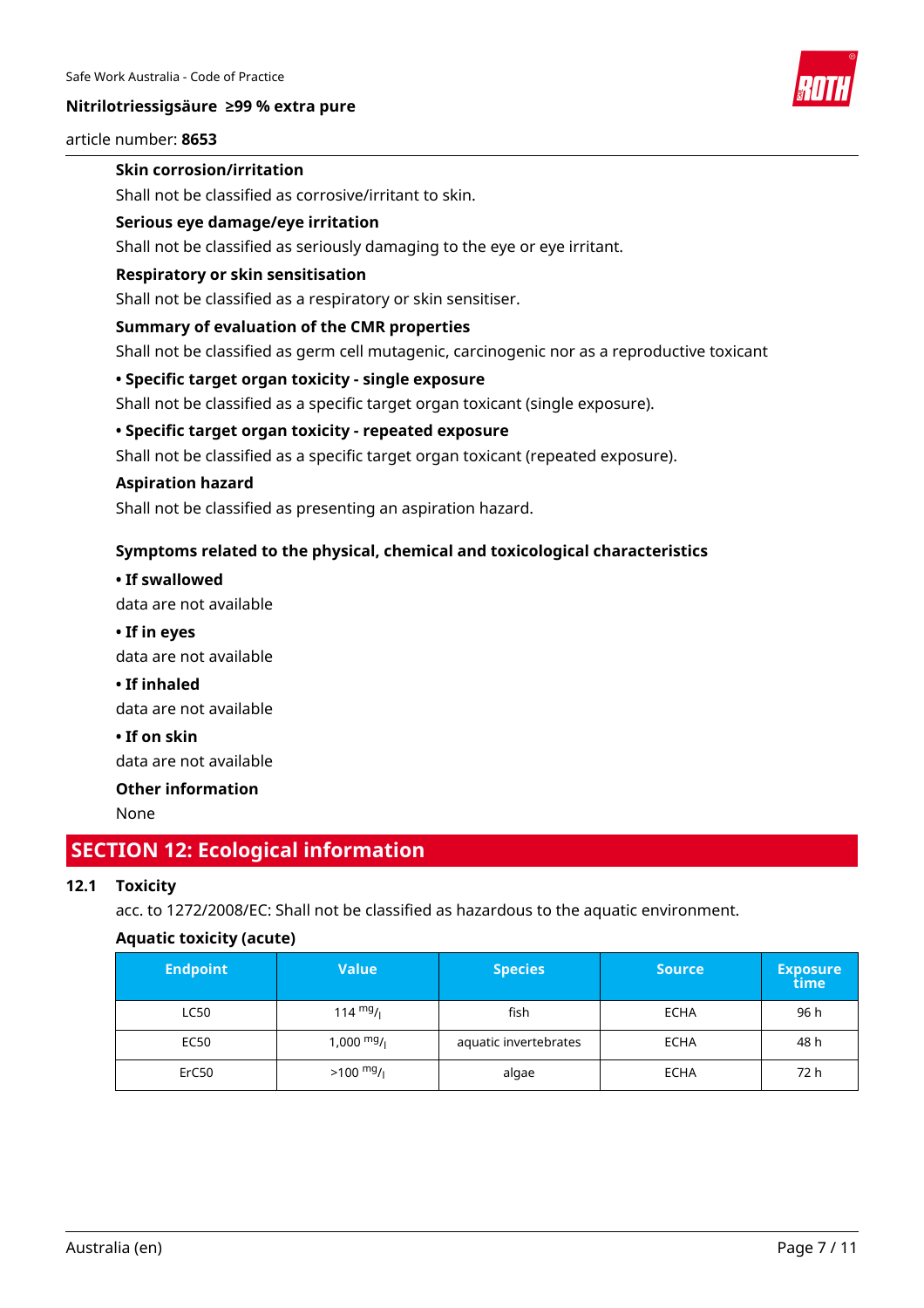

# article number: **8653**

# **Aquatic toxicity (chronic)**

| <b>Endpoint</b>   | Value              | <b>Species</b>        | <b>Source</b> | <b>Exposure</b><br>time |
|-------------------|--------------------|-----------------------|---------------|-------------------------|
| <b>LC50</b>       | 5.7 $mg/1$         | aquatic invertebrates | <b>ECHA</b>   | 21 d                    |
| <b>NOEC</b>       | $>54 \frac{mg}{l}$ | fish                  | <b>ECHA</b>   | 224 d                   |
| growth (EbCx) 20% | $>1,995$ mg/       | microorganisms        | <b>ECHA</b>   | $30 \text{ min}$        |

#### **12.2 Process of degradability**

The substance is readily biodegradable. Theoretical Oxygen Demand with nitrification: 1.046 <sup>mg</sup>/<sub>mg</sub> Theoretical Oxygen Demand: 0.7533 <sup>mg</sup>/<sub>mg</sub> Theoretical Carbon Dioxide: 1.381 mg/<sub>mg</sub>

| <b>Process</b>            | <b>Degradation rate</b> | <b>Time</b> |
|---------------------------|-------------------------|-------------|
| biotic/abiotic            | >90%                    |             |
| oxygen depletion          | 95 %                    | 28 d        |
| carbon dioxide generation | 89 %                    | 14 d        |

#### **12.3 Bioaccumulative potential**

Does not significantly accumulate in organisms.

| 12.5 | <b>Results of PBT and vPvB assessment</b>               |                                         |
|------|---------------------------------------------------------|-----------------------------------------|
|      | The Organic Carbon normalised adsorption<br>coefficient | 1.42                                    |
|      | Henry's law constant                                    | 0 $\rm{Pa} \, \rm{m}^3/\rm{m}$ at 25 °C |
| 12.4 | <b>Mobility in soil</b>                                 |                                         |
|      | n-octanol/water (log KOW)                               | $-3.81(25 °C)$                          |
|      |                                                         |                                         |

Data are not available.

### **12.6 Other adverse effects**

Data are not available.

# **SECTION 13: Disposal considerations**

#### **13.1 Waste treatment methods**



Consult the appropriate local waste disposal expert about waste disposal.

#### **Sewage disposal-relevant information**

Do not empty into drains.

#### **Sewage disposal-relevant information**

Do not empty into drains.

#### **13.2 Relevant provisions relating to waste**

The allocation of waste identity numbers/waste descriptions must be carried out according to the EEC, specific to the industry and process.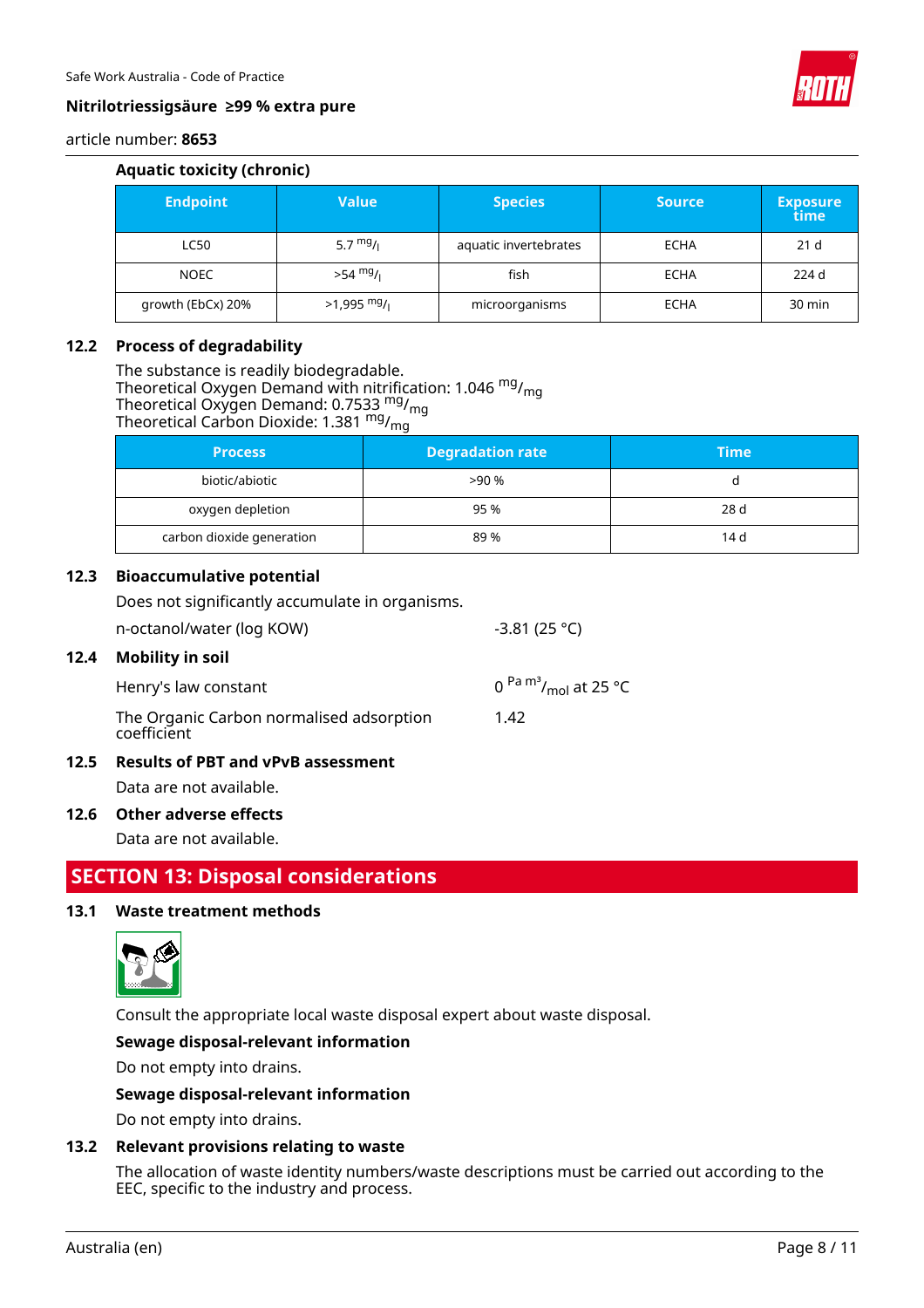

#### article number: **8653**

#### **13.3 Remarks**

Waste shall be separated into the categories that can be handled separately by the local or national waste management facilities. Please consider the relevant national or regional provisions.

|      | <b>SECTION 14: Transport information</b> |                                                                                   |
|------|------------------------------------------|-----------------------------------------------------------------------------------|
| 14.1 | UN number                                | (not subject to transport regulations)                                            |
| 14.2 | UN proper shipping name                  | not relevant                                                                      |
| 14.3 | Transport hazard class(es)               | not relevant                                                                      |
|      | Class                                    |                                                                                   |
| 14.4 | Packing group                            | not relevant not assigned to a packing group                                      |
| 14.5 | Environmental hazards                    | none (non-environmentally hazardous acc. to the danger-<br>ous goods regulations) |
|      | AAC Consial processions for user         |                                                                                   |

#### **14.6 Special precautions for user**

There is no additional information.

**14.7 Transport in bulk according to Annex II of MARPOL and the IBC Code** The cargo is not intended to be carried in bulk.

#### **14.8 Information for each of the UN Model Regulations**

- **Transport of dangerous goods by road, rail and inland waterway (ADR/RID/ADN)** Not subject to ADR, RID and ADN.
- **International Maritime Dangerous Goods Code (IMDG)**

Not subject to IMDG.

**• International Civil Aviation Organization (ICAO-IATA/DGR)**

Not subject to ICAO-IATA.

# **SECTION 15: Regulatory information**

#### **15.1 Safety, health and environmental regulations/legislation specific for the substance or mixture**

#### **National inventories**

Substance is listed in the following national inventories:

| <b>Country</b> | <b>National inventories</b> | <b>Status</b>       |
|----------------|-----------------------------|---------------------|
| AU             | <b>AICS</b>                 | substance is listed |
| CA             | <b>DSL</b>                  | substance is listed |
| <b>CN</b>      | <b>IECSC</b>                | substance is listed |
| EU             | ECSI                        | substance is listed |
| EU             | REACH Reg.                  | substance is listed |
| JP             | CSCL-ENCS                   | substance is listed |
| <b>KR</b>      | KECI                        | substance is listed |
| MX.            | INSQ                        | substance is listed |
| NZ             | NZIoC                       | substance is listed |
| PH             | <b>PICCS</b>                | substance is listed |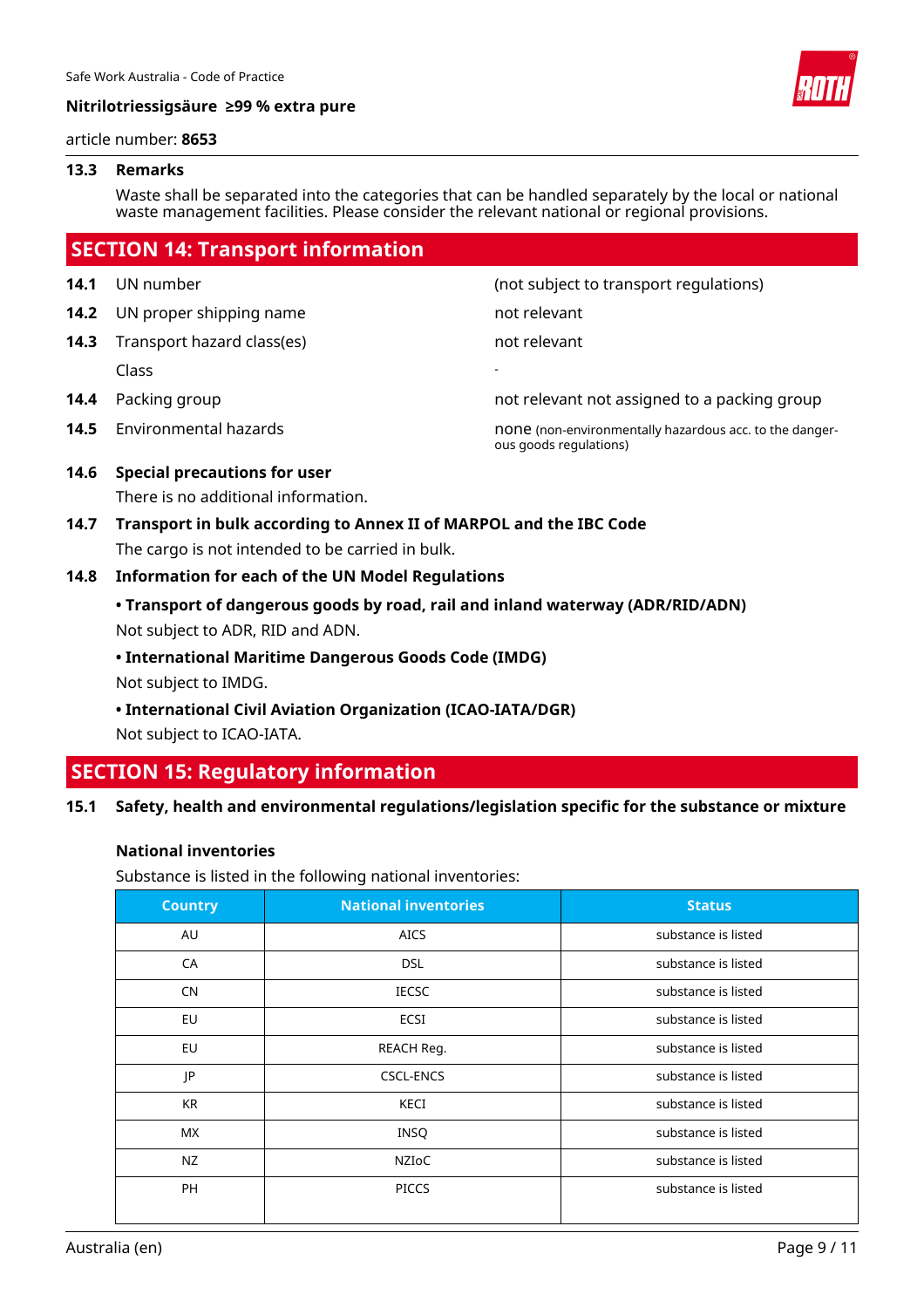

#### article number: **8653**

| <b>Country</b>                                                                                                             |                                                                                                                                                                                                                                                                                                                                                                                                                                                                                                                                                                                   | <b>National inventories</b> | <b>Status</b>       |
|----------------------------------------------------------------------------------------------------------------------------|-----------------------------------------------------------------------------------------------------------------------------------------------------------------------------------------------------------------------------------------------------------------------------------------------------------------------------------------------------------------------------------------------------------------------------------------------------------------------------------------------------------------------------------------------------------------------------------|-----------------------------|---------------------|
| TW                                                                                                                         |                                                                                                                                                                                                                                                                                                                                                                                                                                                                                                                                                                                   | <b>TCSI</b>                 | substance is listed |
| US.                                                                                                                        |                                                                                                                                                                                                                                                                                                                                                                                                                                                                                                                                                                                   | <b>TSCA</b>                 | substance is listed |
| Legend<br><b>AICS</b><br>CSCL-ENCS<br>DSL<br>ECSI<br><b>IECSC</b><br>INSQ<br>KECI<br>NZIoC<br><b>PICCS</b><br>TCSI<br>TSCA | Australian Inventory of Chemical Substances<br>List of Existing and New Chemical Substances (CSCL-ENCS)<br>Domestic Substances List (DSL)<br>EC Substance Inventory (EINECS, ELINCS, NLP)<br>Inventory of Existing Chemical Substances Produced or Imported in China<br>National Inventory of Chemical Substances<br>Korea Existing Chemicals Inventory<br>New Zealand Inventory of Chemicals<br>Philippine Inventory of Chemicals and Chemical Substances<br>REACH Reg. REACH registered substances<br>Taiwan Chemical Substance Inventory<br><b>Toxic Substance Control Act</b> |                             |                     |

### **15.2 Chemical Safety Assessment**

No Chemical Safety Assessment has been carried out for this substance.

# **SECTION 16: Other information**

# **Abbreviations and acronyms**

| Abbr.           | <b>Descriptions of used abbreviations</b>                                                                                                                                                                                     |  |
|-----------------|-------------------------------------------------------------------------------------------------------------------------------------------------------------------------------------------------------------------------------|--|
| ADN             | Accord européen relatif au transport international des marchandises dangereuses par voies de navigation<br>intérieures (European Agreement concerning the International Carriage of Dangerous Goods by Inland Wa-<br>terways) |  |
| <b>ADR</b>      | Accord européen relatif au transport international des marchandises dangereuses par route (European<br>Agreement concerning the International Carriage of Dangerous Goods by Road)                                            |  |
| CAS             | Chemical Abstracts Service (service that maintains the most comprehensive list of chemical substances)                                                                                                                        |  |
| <b>CMR</b>      | Carcinogenic, Mutagenic or toxic for Reproduction                                                                                                                                                                             |  |
| <b>DGR</b>      | Dangerous Goods Regulations (see IATA/DGR)                                                                                                                                                                                    |  |
| <b>DMEL</b>     | Derived Minimal Effect Level                                                                                                                                                                                                  |  |
| <b>DNEL</b>     | Derived No-Effect Level                                                                                                                                                                                                       |  |
| EINECS          | European Inventory of Existing Commercial Chemical Substances                                                                                                                                                                 |  |
| <b>ELINCS</b>   | European List of Notified Chemical Substances                                                                                                                                                                                 |  |
| GHS             | "Globally Harmonized System of Classification and Labelling of Chemicals" developed by the United Nations                                                                                                                     |  |
| <b>IATA</b>     | <b>International Air Transport Association</b>                                                                                                                                                                                |  |
| <b>IATA/DGR</b> | Dangerous Goods Regulations (DGR) for the air transport (IATA)                                                                                                                                                                |  |
| <b>ICAO</b>     | <b>International Civil Aviation Organization</b>                                                                                                                                                                              |  |
| <b>IMDG</b>     | International Maritime Dangerous Goods Code                                                                                                                                                                                   |  |
| MARPOL          | International Convention for the Prevention of Pollution from Ships (abbr. of "Marine Pollutant")                                                                                                                             |  |
| <b>NLP</b>      | No-Longer Polymer                                                                                                                                                                                                             |  |
| <b>PBT</b>      | Persistent, Bioaccumulative and Toxic                                                                                                                                                                                         |  |
| <b>PNEC</b>     | <b>Predicted No-Effect Concentration</b>                                                                                                                                                                                      |  |
| <b>REACH</b>    | Registration, Evaluation, Authorisation and Restriction of Chemicals                                                                                                                                                          |  |
| RID             | Règlement concernant le transport International ferroviaire des marchandises Dangereuses (Regulations concerning the International carriage of Dangerous goods by Rail)                                                       |  |
| vPvB            | very Persistent and very Bioaccumulative                                                                                                                                                                                      |  |